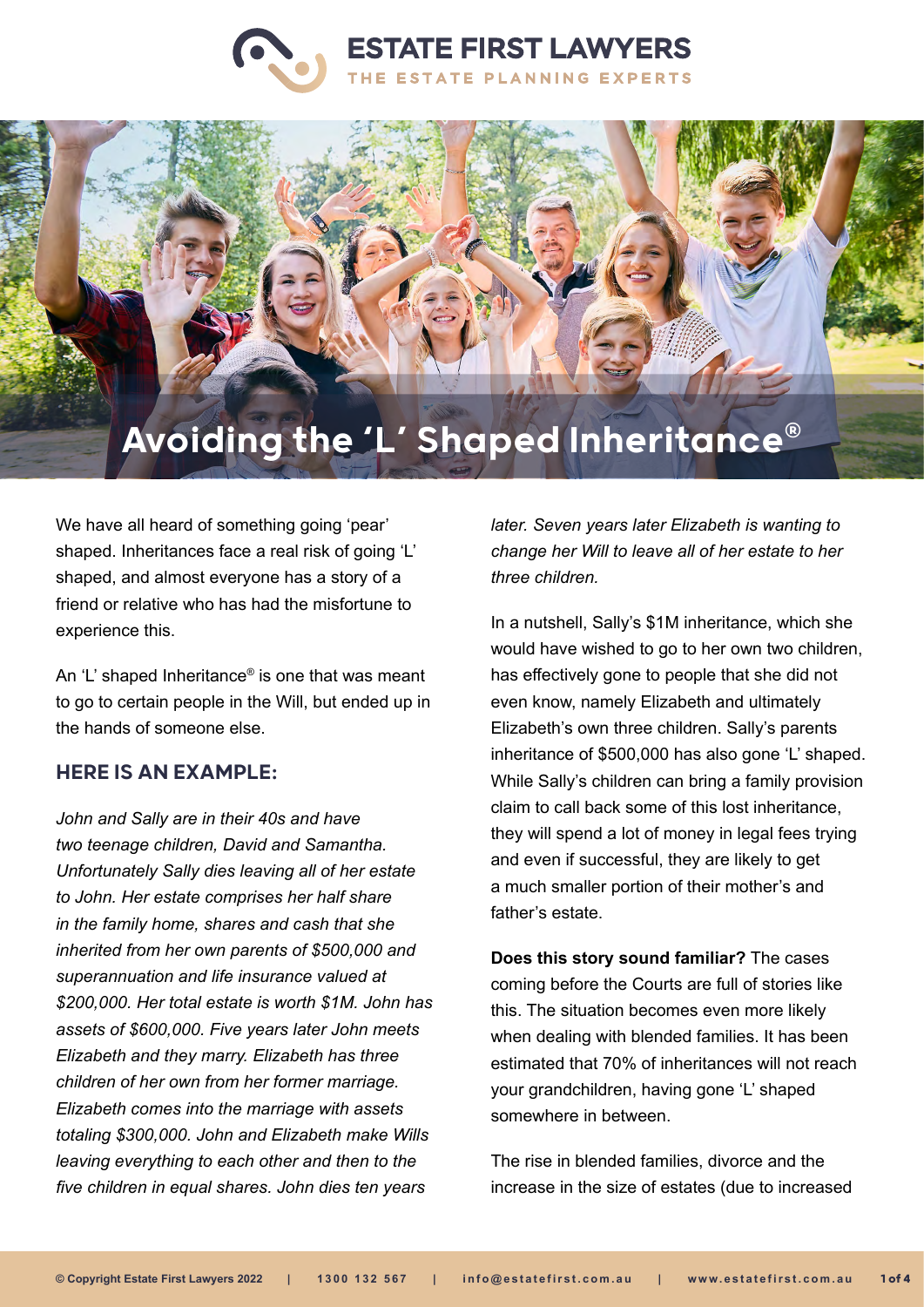

property prices and superannuation) have all conspired to make 'L' shaped Inheritances® a more common occurrence than ever before.

## Avoiding the 'L' shaped inheritance®

How can we avoid our inheritances going 'L' shaped? Estate First Lawyers have a number of strategies that we use to minimise significantly the risk of this taking place. Not all of these strategies will suit all of our clients or are available in all States, and we need to select the combination of tactics used carefully depending on your particular situation.

#### PLACING ASSETS IN JOINT NAMES

Placing assets in joint names can be a cost effective planning tool, as joint assets do not pass into the Estate, but to the surviving joint owner. For property, the asset must be stated to be held 'as joint tenants'. This means that a person who has missed out on inheriting the asset cannot easily make a claim for it in a Family Provision Application. For more information see our Factsheet on '**[Attacks Against Your Estate Plan](https://www.estatefirst.com.au/estate-planning/estate-claims-advice)  [\(Family Provision Applications\)](https://www.estatefirst.com.au/estate-planning/estate-claims-advice)**' .

Assets that fall into a deceased person's estate can be attacked by certain dependants in a family provision application in all Australian states. Assets held in joint names do not automatically fall into the estate where they can be attacked in this way (although in New South Wales, jointly held assets may be subject to a notional estate order which may mean a jointly held asset can successfully be attacked). Care should be taken when adopting this strategy, as transferring assets out of your sole name into joint names means that you are giving away rights to part of your property now and may also trigger additional costs such as transfer duty and capital gains tax

liabilities. Seek our estate planning advice and also the advice of your accountant on the taxation implications before taking any steps to do this, as some transfers have concessions or even exemptions from these additional costs.

It is important to note that this strategy does not solve the problem once the joint owner dies, and may result in an 'L' shaped Inheritance® at that time (as the asset may then be exposed to any claim against the surviving owner's estate).

# BINDING NOMINATIONS AND SUPERANNUATION

Superannuation balances these days can be very high, particularly if there is life insurance within the superannuation policy. Most people do not realise that your Will does not determine who your super will go to. It is the super fund trustees who make this decision according to the rules of the particular super fund's governing rules (legislation and trust deed) and they often have the discretion as to who to pay the superannuation to from a selection of superannuation dependants (determined under super legislation including spouse, children and stepchildren) or to pay it into the estate (where it would then be governed by your Will, but would also be open to attack by someone making a family provision application against your estate after your death).

You can take this discretion away from the trustees if the fund offers Binding Death Benefit Nominations (BDBNs) or Reversionary Pension Nominations (RPNs). A BDBN or RPN can be made in favour of a superannuation dependant directly. Doing so will avoid the death benefit being paid to your estate (provided that the nomination is valid at the time of your death and hasn't lapsed). This strategy avoids any other eligible person being able to successfully claim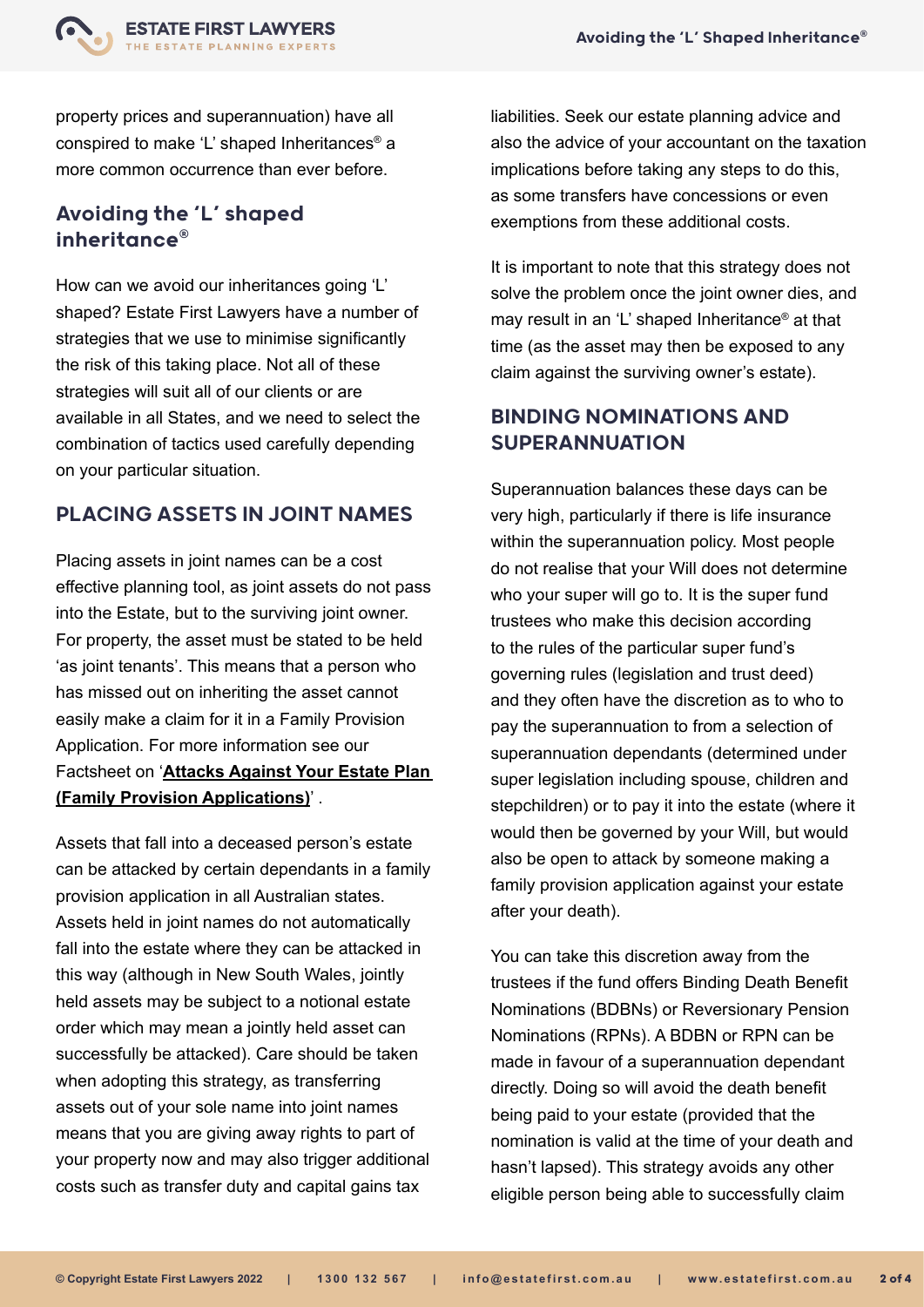the superannuation directly from the super fund. It can also be an effective strategy to reduce the risk of claim against the estate (to a lesser extent in New South Wales, where a notional estate order may result in the superannuation being called back to satisfy a successful family provision application against the estate, regardless of the BDBN or RPN).

**ESTATE FIRST LAWYERS STATE PLANNING EXPERTS** 

Be careful, however because many BDBNs that are offered lapse after three years and must be renewed to remain effective. RPNs are usually non-lapsing, but can only be made to certain beneficiaries, and your choice may have financial ramifications. You also need to consider the tax implications of your nomination, as certain portions of your superannuation are taxed in the hands of some beneficiaries (such as your adult children, for example). See our Fact Sheet on '**[Estate Planning for Superannuation](https://www.estatefirst.com.au/estate-planning/superannuation)**' for more information.

We recommended seeking our further advice regarding your superannuation nominations as part of your overall estate planning strategy.

#### USE OF TESTAMENTARY TRUSTS IN **WILLS**

The use of a testamentary trust in a Will, where drafted appropriately, can ensure that the trust fund passes down the generational line to those beneficiaries that you wish it to go to. A trust fund is controlled by a trustee but that trustee does not own the assets and instead holds the income and capital of the fund on trust for the beneficiaries, which can for example, be your children and grandchildren. In that example, if your child dies, the trust assets do not pass under their Will (for instance to their spouse) but remain as a trust for your grandchildren. Testamentary trusts have the added benefit of offering some asset protection against divorce and bankruptcy – other culprits that lead to 'L' shaped Inheritances®, and also provides tax planning flexibility for the beneficiaries.

See our Fact Sheet on **[Testamentary Trusts](https://www.estatefirst.com.au/estate-planning/testamentary-trust-wills)** in Wills for more information

### Use of Family Trusts

Assets held in family trusts do not form part of your estate. In states such as Queensland and Victoria, this means that assets held in a family trust are protected from any family provision application that may be brought against your estate after your death. In New South Wales, assets held in a family trust are not part of the estate that can be automatically claimed, but may still be available for a notional estate order after your death.

You can set up a family trust while you are living and place assets into it (as opposed to a testamentary trust, which is established in your Will and does not become available for use until you pass away). You can then pass control of the family trust to the persons you wish to be the trustees of the trust after your death. Care has to be taken before establishing a family trust as it is critical to establish the trust correctly at the outset to ensure that the control of the trust is properly structured and suitable for your needs, as well as ensuring that the control of the trust can effectively be passed down to your intended beneficiaries on your death.

You also need to be aware of the tax and stamp duty consequences of transferring certain assets into the trust. We can advise you in this regard.

See our Fact Sheet on **[Family Trusts](https://www.estatefirst.com.au/estate-planning/family-trust-business-structures)** for more information.